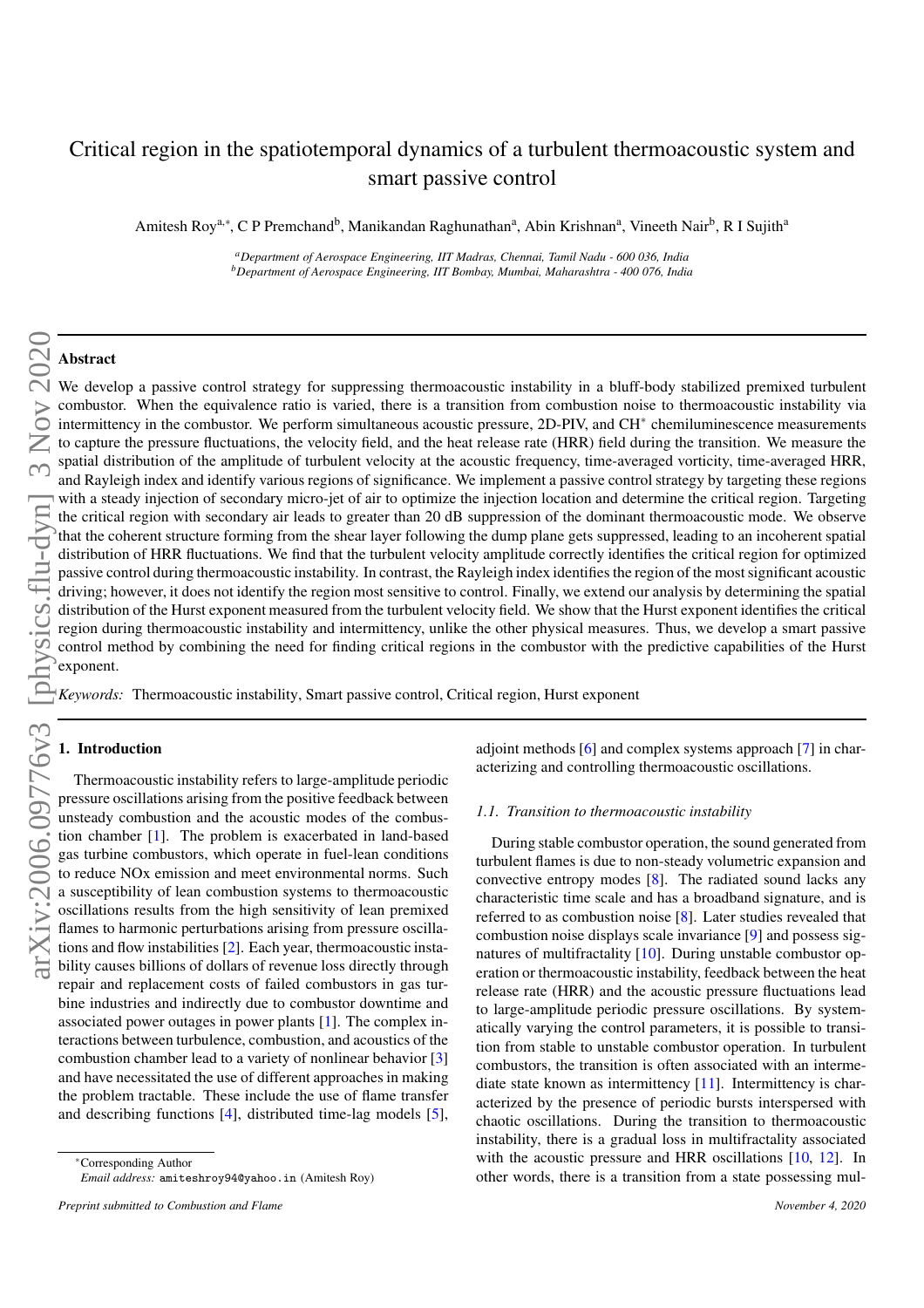tiple time scales to one possessing a single characteristic time scale.

The flow field also undergoes drastic changes during the transition in a bluff-body stabilized combustor. During the occurrence of combustion noise and aperiodic epochs of intermittency, small vortices are shed aperiodically, and the HRR field remains spatially incoherent. In contrast, during thermoacoustic instability and periodic epochs of intermittency, vortices are shed periodically from the combustor's backward-facing step. These vortices carrying the air and fuel mixtures develop into large-scale coherent structures, which upon impingement with the bluff-body and combustor walls, result in regions with intense HRR [13, 14]. Raghunathan et al. [15] measured the multifractal spectrum from the spatial distribution of wrinkles on the flame surface at different states during the transition. They showed that the span of the multifractal spectra increases during thermoacoustic instability, indicating the significant increase in the spatial scales over which HRR fluctuations occur [15].

Thus, the dynamics of a thermoacoustic system are controlled by the spatiotemporal evolution of the interaction between three subsystems – turbulent flow field, combustion, and acoustic field of the combustor. Quantifying this spatiotemporal evolution using the right mathematical tool is crucial in forewarning an impending thermoacoustic instability. Nair et al. [11] showed that the scaling of the acoustic pressure oscillations (quantified by the Hurst exponent,  $H$ ) during combustion noise and intermittency fares better than corresponding measures based on tracking the amplitude of the pressure oscillations when predicting thermoacoustic instability. However, such single point acoustic measurements cannot be used to predict in advance the changes required in the combustor to control thermoacoustic instability. Thus, there is a need for extending such an analysis in the spatial domain.

#### *1.2. Control of thermoacoustic instability*

The different approaches used for controlling thermoacoustic instability can be broadly classified into passive and active control strategies. In passive control, some aspect of the combustor (geometry, injector arrangement, dampers etc.) is changed independent of the operation of the combustor [16]. Passive control strategies are widely implemented in practical combustion systems as they require low maintenance and are highly durable.

Active control involves continuously monitoring the combustor and taking control measures based on the specific state of the system [17]. These involve actuators and tunable valves modulating the primary and secondary air and fuel flow rates and has been successfully used for suppressing thermoacoustic instability [18–21]. Modulation of secondary fuel or air relies crucially on the response of high-speed actuators being robust. Ensuring fast response of actuators at frequencies where the combustor dynamics are most sensitive to forcing is a challenge and is the main drawback in the implementation of active control strategies.

Motivated by these limitations, Ghoniem and co-workers [22–24] considered steady injection of secondary air for achieving control in a dump combustor. Ghoniem et al. [22] found

that the momentum-ratio of the jet to the main flow above unity leads to a compact flame structure that is less driven by the wake vortex. Later, Altay et al. [24] compared the suppression observed during transverse and streamwise secondary air injection. For optimum transverse injection, a compact flame structure anchored upstream of the backward-facing step led to the suppression. In contrast, optimum streamwise injection inhibited unsteady vortex formation at the backward-facing step, leading to suppression.

Next, we consider the importance of the location of secondary air injection. Although injecting secondary air near the location of flame anchoring leads to suppression, it also affects the flame stability. Consequently, Ghoniem et al. [22] and Altay et al.  $[24]$  used secondary  $H_2$  injection to increase flame stability and prevent blow-out. However, injecting  $H_2$  led to higher flame temperatures and increased NOx levels considerably. Thus, Ghoniem et al. [22] had to optimize the main flow after the injection of secondary air and  $H_2$  to reduce the temperature inside the combustor and decrease the NOx levels. Later, Oztarlik et al.  $[25]$  showed that secondary  $H_2$  injection in small fractions alone could suppress TAI.

To by-pass the back and forth adjustments in the main and secondary airflow, prevent flame blow-out, and reduce the complexity involved in maintaining expensive  $H_2$  plumbing, we consider steady and unmodulated injection of secondary air away from the region of flame anchoring. The optimal region for injection can be selected if we can identify local regions responsible for TAI. Uhm and Acharya [20] considered the region of local maxima in HRR to be the optimum region. In contrast, Ghoniem and co-workers [22–24] rationalized the optimum region as the region of flame anchoring, which led to flame stabilization problems. In a similar study, Tachibana et al. [26] used a distribution of the Rayleigh index to optimize for the choice of the secondary fuel injector. Recently, Unni et al. [27] used network centrality measures derived from the Pearson correlation coefficient to identify regions of critical importance during thermoacoustic instability for the bluff-body stabilized combustor used in this study. In a follow-up study, Krishnan et al. [28] demonstrated that targeting regions with large network measure values leads to the most effective control of thermoacoustic instability.

# *1.3. Scope*

In the discussion above, we highlighted the importance of quantifying the spatiotemporal behavior of the reacting flow field during the transition to the state of TAI. We also emphasized the challenges in developing even a relatively simple passive control strategy involving an unmodulated secondary micro-jet of air. Thus, the key objectives of this study are:

1. To optimize for secondary air-injection location targeting the *critical region* in the combustor without hampering the flame stability. Such a critical region is determined from spatiotemporal quantities such as the amplitude of velocity fluctuations, mean vorticity, Rayleigh index, and averaged HRR field.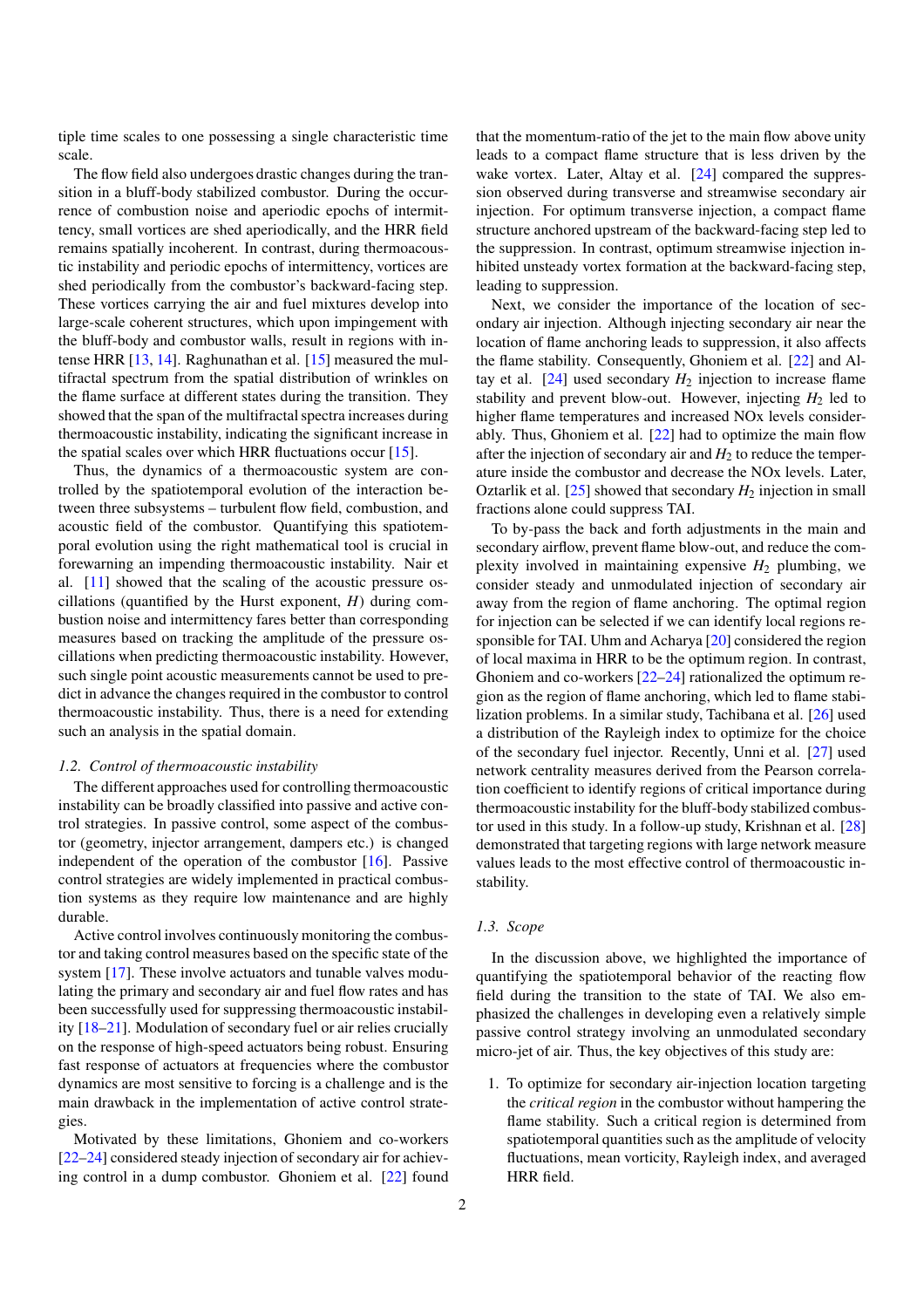2. To extend the analysis using Hurst exponent (*H*) in the spatial domain. As mentioned earlier, *H* measured from single-point pressure measurements is invaluable in predicting impending instability. A spatial analysis using *H* may provide useful insights in optimizing secondary air injection location during the states leading up to TAI. Consequently, the advantages of optimized passive control can be complemented by the predictive capability of the Hurst exponent resulting in a smart passive control strategy.

The manuscript is structured as follows: The experimental setup with the turbulent combustor is described in §2.1 and the combustor is characterized in §2.2. The methodology of determining the spatial distribution of *H* from the flow field is described in §2.3. In §3.1, we discuss the spatiotemporal dynamics through measures based on the amplitude of velocity fluctuations, vorticity, averaged HRR, and Rayleigh index. In §3.2, we discuss passive control based on the information from the physical measures discussed in  $\S 3.1$ . In  $\S 3.3$ , we discuss the results based on the distribution of *H* and highlight the key advantages of using *H* over physical measures. Lastly, in §4, we emphasize the key contributions of this study in conclusion.

## 2. Methodology

#### *2.1. Experimental setup and measurements*

We perform experiments in a bluff-body stabilized turbulent combustor at atmospheric conditions (Fig. 1a). The turbulent combustor has a cross-section of  $90 \times 90$  mm<sup>2</sup> and is 1100 mm long. The bluff-body comprises a circular disk of 47 mm diameter and 10 mm thickness. It is centrally mounted on a hollow shaft of  $d_s = 16$  mm diameter. The bluff-body is located 35 mm from the dump plane of the combustor (Fig. 1b). Air first passes through a settling chamber before being guided into the combustor through an inlet of diameter  $d_i = 40$  mm. Fuel (Liquified Petroleum Gas or LPG, 60% butane and 40% propane) is injected through holes of 1.7 mm diameter present on the hollow shaft, 110 mm upstream of the backward-facing step. The expansion ratio of the combustor is 6.45. The partially premixed fuel-air mixture is ignited using a spark plug connected to an 11 kV transformer and mounted on the dump plane. The combustion products are exhausted through a decoupling chamber (1000 mm  $\times$  500 mm  $\times$  500 mm) into the atmosphere.

Air and fuel flow rates are controlled through mass flow controllers (Alicat Scientific, MCR series) and have a measurement uncertainty of  $\pm (0.8\%$  of reading  $+0.2\%$  of full-scale). In our experiments, the fuel flow rate was maintained at 0.95 g/s, and the air flow rate was varied from 9.80 g/s to 15.92 g/s such that the equivalence ratio ( $\phi$ ) varied in the range of 0.95 to 0.53. The air velocity varies in the range of  $v_a = 8.1$  m/s to 14 m/s. The air flow Reynolds number, calculated as  $Re = v_a(d_i - d_s)/v$ , varies from 12500 to 18000, where  $v$  is the kinematic viscosity of air. The maximum uncertainty in the indicated value of  $\phi$ ,  $v_a$ , and *Re* are  $\pm 1.6\%, \pm 0.8\%$  and  $\pm 0.8\%$ , respectively.

Secondary air injection ports of 5 mm diameter are present on either side of the centerline, as shown in Fig. 1b. The injection port P1 is mounted on the dump plane and is located



Figure 1: (a) The bluff-body stabilized turbulent combustor used for the present study. (b) Schematic of the combustor cross-section indicating the PIV and CH<sup>∗</sup> field of view. Secondary air injection ports (P1-P5) are present on either side of the centerline for the passive control study. PT indicates the location of the pressure transducer. All dimensions are in mm. Reproduced and adapted with permission from [29].

at a distance of 23.5 mm from the centerline. The four transversely mounted injection ports (P2-P5) are located at 15 mm, 25 mm, 45 mm, and 65 mm, respectively, from the dump plane. These ports target different regions of the flow field and are used for passive control. The injection ports are mounted differently from previous studies [20, 22, 24], which targeted the flame anchoring point. This particular secondary injection configuration was chosen to avoid flame anchoring and stability problems during control experiments. The secondary air is controlled through a separate mass flow controller. Secondary air is injected into the combustor during the state of thermoacoustic instability in steps of 0.16 g/s until 1.90 g/s.

Pressure measurements are performed using a PCB103B02 piezoelectric transducer (sensitivity: 217 mV/kPa and uncertainty:  $\pm 0.15$  Pa) mounted on the combustor wall, 17 mm from the dump plane. Two-component 2-D high-speed particle image velocimetry (PIV) is performed to acquire the velocity field. The reactive flow field is seeded using 1  $\mu$ m diameter  $TiO<sub>2</sub>$  particles. Mie scattering images were acquired using a high-speed CMOS camera (Photron SA-4). The procedure for determining the velocity field from Mie scattering images is detailed in [29]. The camera is equipped with a ZEISS 100 mm camera lens at *f* /2 aperture. Chemiluminescence images are captured using Phantom - V12.1 with a ZEISS 50 mm camera lens and outfitted with a bandpass filter centered around  $435 \pm 10$  nm to capture the emissions from CH<sup>∗</sup> radicals from a region spanning  $87 \times 78$  mm around the bluff-body (Fig. 1a). The flow-field spanning  $45 \times 40$  mm between the dump plane and the bluffbody is imaged (Fig. 1b). The sampling frequencies for pres-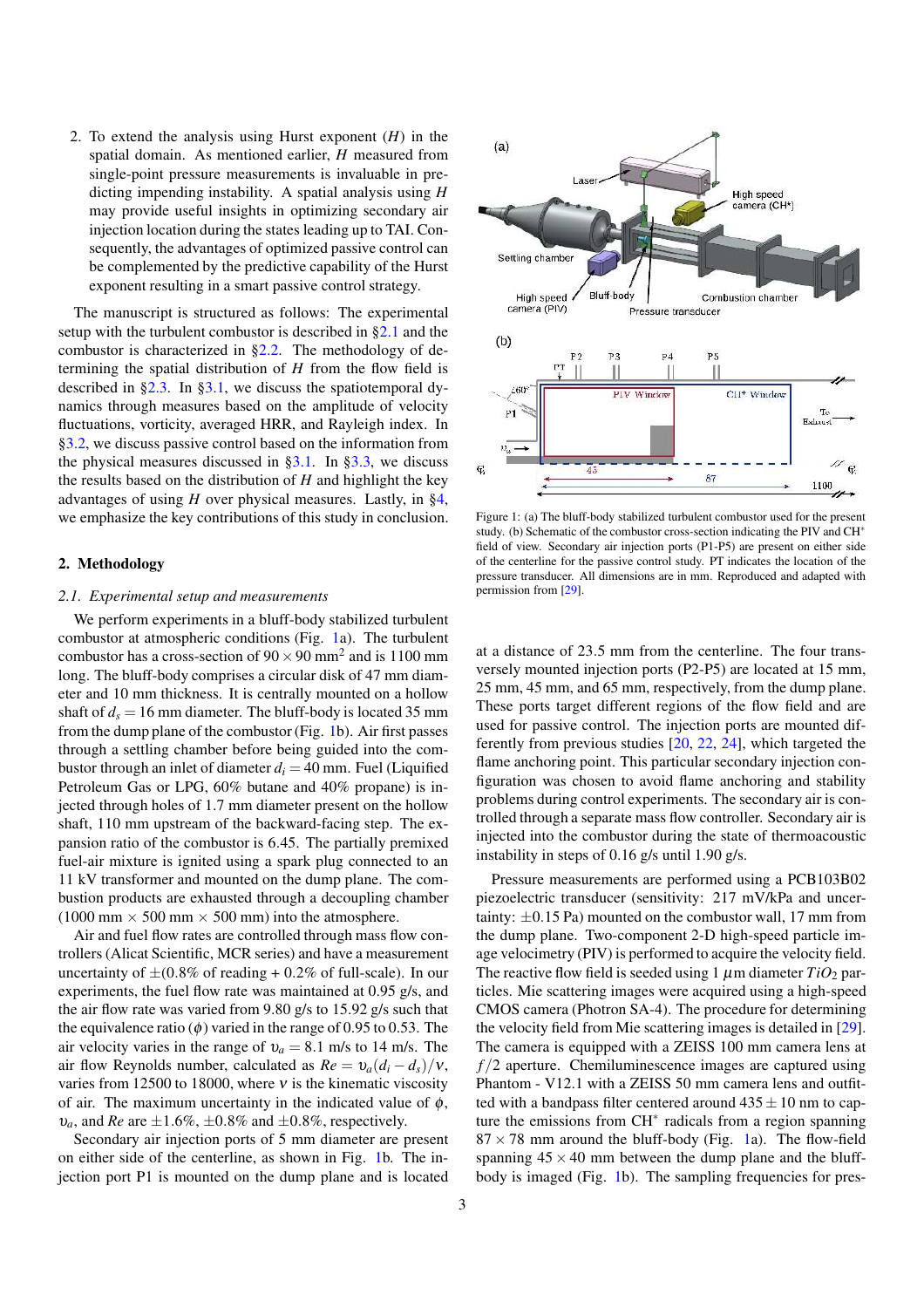sure, chemiluminescence, and PIV measurements are 20 kHz, 4 kHz, and 2 kHz, respectively.

We performed optical diagnostics at specific fuel and airflow rates, which corresponded to states representative of combustion noise, intermittency, and thermoacoustic instability. We also performed diagnostics during the control experiment to evaluate the effect of secondary jet on the flow and HRR characteristics. For a more detailed discussion on the experimental setup and uncertainty measurements associated with measurement devices, please refer to [13, 28].

#### *2.2. Characterizing the turbulent combustor*

We depict the transition of the turbulent combustor from the state of combustion noise to thermoacoustic instability through the state of intermittency in Fig. 2. In Fig. 2a, we show the change in  $p'_{rms}$  as a function of the nominal velocity  $v_a$  (bottom axis) of air and equivalence ratio  $\phi$  (top axis). Markers 'A', 'B' and 'C' correspond to three points representative of the states of combustion noise, intermittency, and thermoacoustic instability for the subsequent spatiotemporal analysis. Figure 2b shows the change in the dominant frequency of the acoustic pressure and spatially-averaged velocity time series during the transition to thermoacoustic instability. We can observe the two separate time scales – acoustic  $(1/f_a)$  and hydrodynamic  $(1/f_h)$  – during intermittency [30]. At the onset of thermoacoustic instability, the frequency of vortex shedding matches with the acoustic mode of the combustor. This process is associated with the mutual synchronization of the acoustic, hydrodynamic, and HRR field of the combustor  $[30, 31]$ . In §3.1, we discuss the spatiotemporal dynamics from the perspective of optimization for the location of secondary injection. A more thorough discussion on the spatiotemporal dynamics of bluff-body stabilized combustors can be found elsewhere [13, 14, 30, 32, 33].

# *2.3. Nonlinear time series analysis: the Hurst exponent*

The time-series of velocity fluctuations obtained from different locations in the combustor are generally non-stationary, and hence, central moments diverge over time [11]. Consequently, it is instructive to calculate the scaling of the moments on the time interval. The scaling exponent is called the Hurst exponent. The scaling is a measure of long-term memory in the system. Historically, the Hurst exponent was utilized to determine the optimum dam size for the Nile river based on long term flood and drought data [34]. The Hurst exponent was later connected to the geometry of fractals by Mandelbrot [35]. We measure the Hurst exponent using Multifractal Detrended Fluctuation Analysis (MFDFA) [36], which we briefly discuss below.

We first perform Reynolds decomposition and calculate the fluctuations in *x* and *y* velocity component  $(u'_x, u'_y)$  by subtracting the respective time-averaged values  $(\bar{u}_x, \bar{u}_y)$  at all points in the velocity field obtained from PIV. We then determine the total magnitude of velocity fluctuations as:

$$
u_T(x, y, t) = \sqrt{[(u'_x(x, y, t)])^2 + [u'_y(x, y, t)]^2}.
$$
 (1)



Figure 2: Intermittency route to thermoacoustic instability observed in the turbulent combustor. Variation of (a)  $p'_{rms}$  and (b) the frequency corresponding to the acoustic  $(f_a)$  and hydrodynamic mode  $(f_h)$  as a function of nominal velocity of air  $v_a$  (bottom axis) and equivalence ratio  $\phi$  (top axis). (a) has been adapted from [13] and (b) from [30].

Finally, we detrend the time series by subtracting the mean to obtain the fluctuations of the resultant velocity:  $u'_T = u_T - \bar{u}_T$ , where  $\bar{u}_T$  is the time-averaged resultant velocity. Note that  $u'_T$ is essentially the same as turbulent velocity fluctuations defined as the root mean square of the fluctuating velocity components. We plot the representative turbulent velocity fluctuations, measured at the indicated point in the inset, during the three states of combustor operation in Figs. 3a-c. We can observe an increase in periodicity of the velocity fluctuations during the transition to thermoacoustic instability.

We then calculate the cumulative deviate series:

$$
y_k(t) = \sum_{t=1}^k u'_T(t) = \sum_{t=1}^k [u_T(t) - \bar{u}_T].
$$
 (2)

The deviate series is divided into  $n<sub>s</sub>$  non-overlapping segments  $(y_i(t), i = 1, 2...n_s)$  of equal span *s*. Local trends are removed by a local polynomial fit  $\bar{y}_i$  onto the deviate series  $y_i$ . Local fluctuations are obtained by subtracting the fit from the deviate series. The computation time of the Hurst exponent is approximately proportional to the polynomial order used for local detrending. Hence, we consider a local linear fit for detrending as it is computationally faster and produces reliable results. The  $q^{th}$  order structure-function,  $F_q$  can be obtained from the local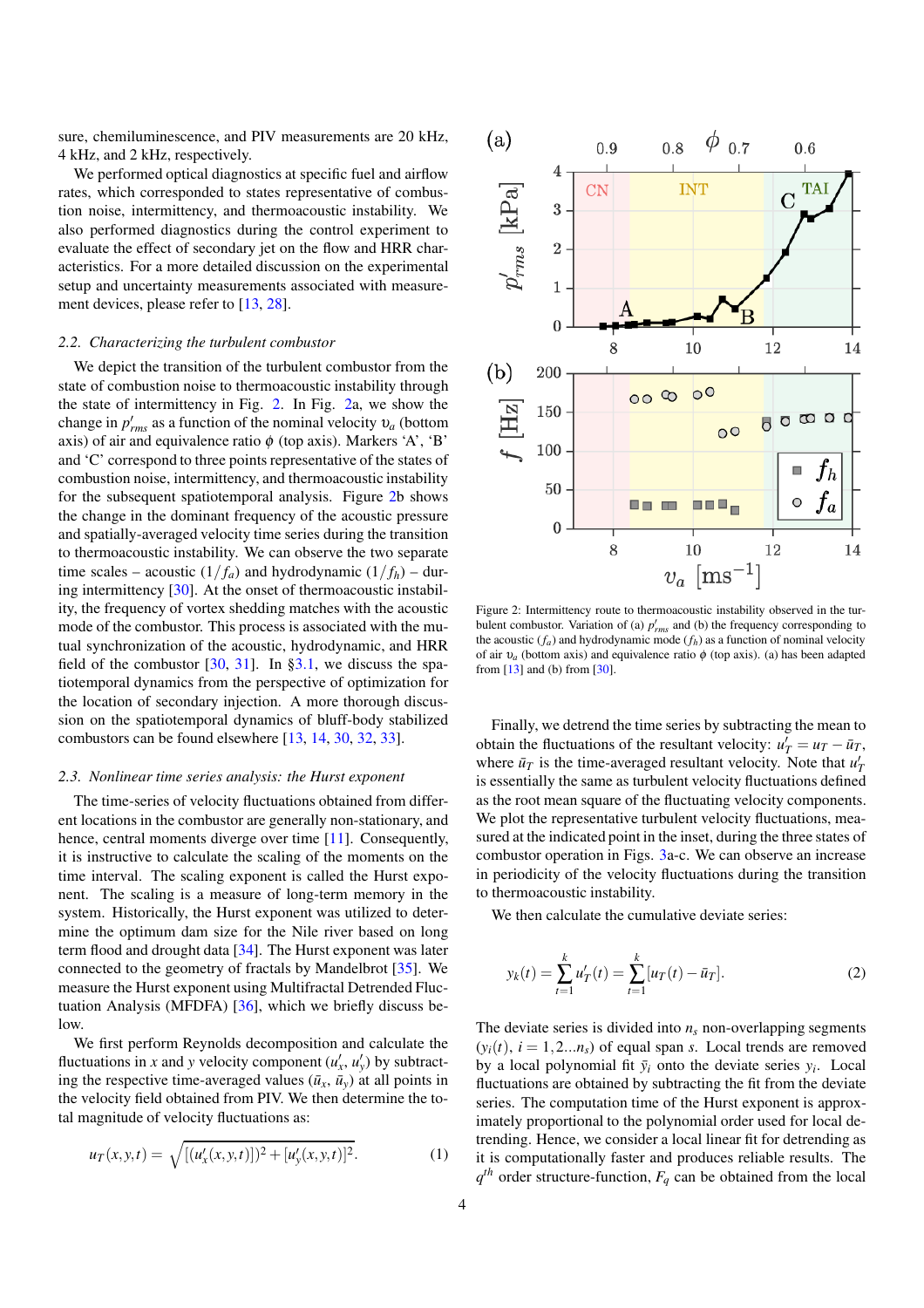

Figure 3: (a-c) Time series of turbulent velocity fluctuations  $(u'_T)$  during combustion noise, intermittency and thermoacoustic instability at the indicated point inside the combustor shown in the inset. The three states correspond to point A, B and C indicated in Fig. 2. (d) The variation of the second-order structure function  $F_2(s)$ measured from  $u'_T$  with the scale *s* for the three states.

fluctuations as [36]:

$$
F_q(s) = \left[\frac{1}{n_s} \sum_{i=1}^{n_s} \left(\frac{1}{s} \sum_{t=1}^s [y_i(t) - \bar{y}_i]^2\right)^{q/2}\right]^{1/q} \forall q \neq 0. \tag{3}
$$

The second-order structure function scales as  $F_2(s) \sim s^H$  within the bounds set by the minimum and maximum window size. The Hurst exponent  $H$  is then determined as:

$$
H = \frac{\log F_2(s)}{\log s} \ \ \forall \ \ s \in [2/f_a, 4/f_a]. \tag{4}
$$

The Hurst exponent, *H*, measures the correlation and persistence in a time series. If a large (small) value is more likely to be followed by another large (small) value, the signal is said to be persistent and long-range correlated. Such signals have  $H > 0.5$ . If a large (small) value is more likely to be followed by a small (large) value, the signal is anti-persistent. For such signals,  $H < 0.5$  and only short-range correlations exist [10].  $H = 0$  indicates a purely periodic signal, while  $H = 0.5$  indicates white noise. Thus, the spatial distribution of *H* indicates the persistence and correlation in the velocity fluctuations over the flow-field.

We plot the second-order structure function  $F_2$  as a function of the scale *s* measured from the time series of turbulent velocity fluctuations  $u'_T(t)$  at a representative point in the flow field for the three states of combustor operation in Fig. 3d. We observe that the Hurst exponent is  $H = 0.62$  during combustion noise. The signal shown in Fig.3a is thus persistent and possesses long-range correlations. In fact, the signal is fractal in nature. In contrast, during intermittency and thermoacoustic instability,  $H = 0.31$  and  $H = 0.2$ , which are much lower. The representative signal shown in Figs. 3b,c suggests antipersistent and periodic behavior. The decreasing value of *H* during the transition to thermoacoustic instability is an indicator of the increasing periodic content in the system dynamics.

We repeat this process over the entire flow field and obtain the spatial distribution of *H* over the entire flow field.

We chose the scaling of the structure-function within the bounds  $s \in [2/f_a, 4/f_a]$  for two key reasons. First,  $s \in$  $[2/f_a, 4/f_a]$  ensures that the range of the x-axis is not too low to be within a periodic cycle and not too large as to become completely uncorrelated [37]. Such behavior is also evident from Fig. 3, where we observe that  $F_2$  is relatively flat for low values of  $s \, \langle \, \langle 2/f_a \rangle$ , indicating the high correlation between the segments by them being in the same periodic cycle. Similarly, for large  $s$  ( $> 4/f_a$ ),  $F_2$  shows oscillations, indicating contributions from decorrelated segments. Second, the acoustics of the combustor impose a characteristic length and time scale on the turbulent flow. Consequently, one only needs to be concerned with the scaling of the structure-function of turbulent velocity fluctuations in the range of time scales comparable to the acoustic time scale. The onset of thermoacoustic instability is captured by the gradual disappearance of the scaling of the structure-function in the bounded range of *s*.

# 3. Results and discussions

# *3.1. Spatiotemporal analysis during the transition to thermoacoustic instability*

We start by analyzing the spatiotemporal dynamics during the transition from combustion noise to thermoacoustic instability. As already discussed, we acquire simultaneous data associated with velocity, CH<sup>∗</sup> chemiluminescence, and pressure fluctuations. In Fig. 4, we plot the Fourier amplitude of the resultant velocity fluctuations  $(u<sub>T</sub>)$  at the acoustic frequency *f*<sub>a</sub> i.e.,  $|\hat{u}_T(f_a)|$ , the time-averaged vorticity ( $\bar{\omega}_z(x, y)$ ), and the time-averaged heat release rate field  $(\bar{q}(x, y))$  during combustion noise, intermittency and thermoacoustic instability at parametric points A, B and C indicated in Fig. 2a. We also plot the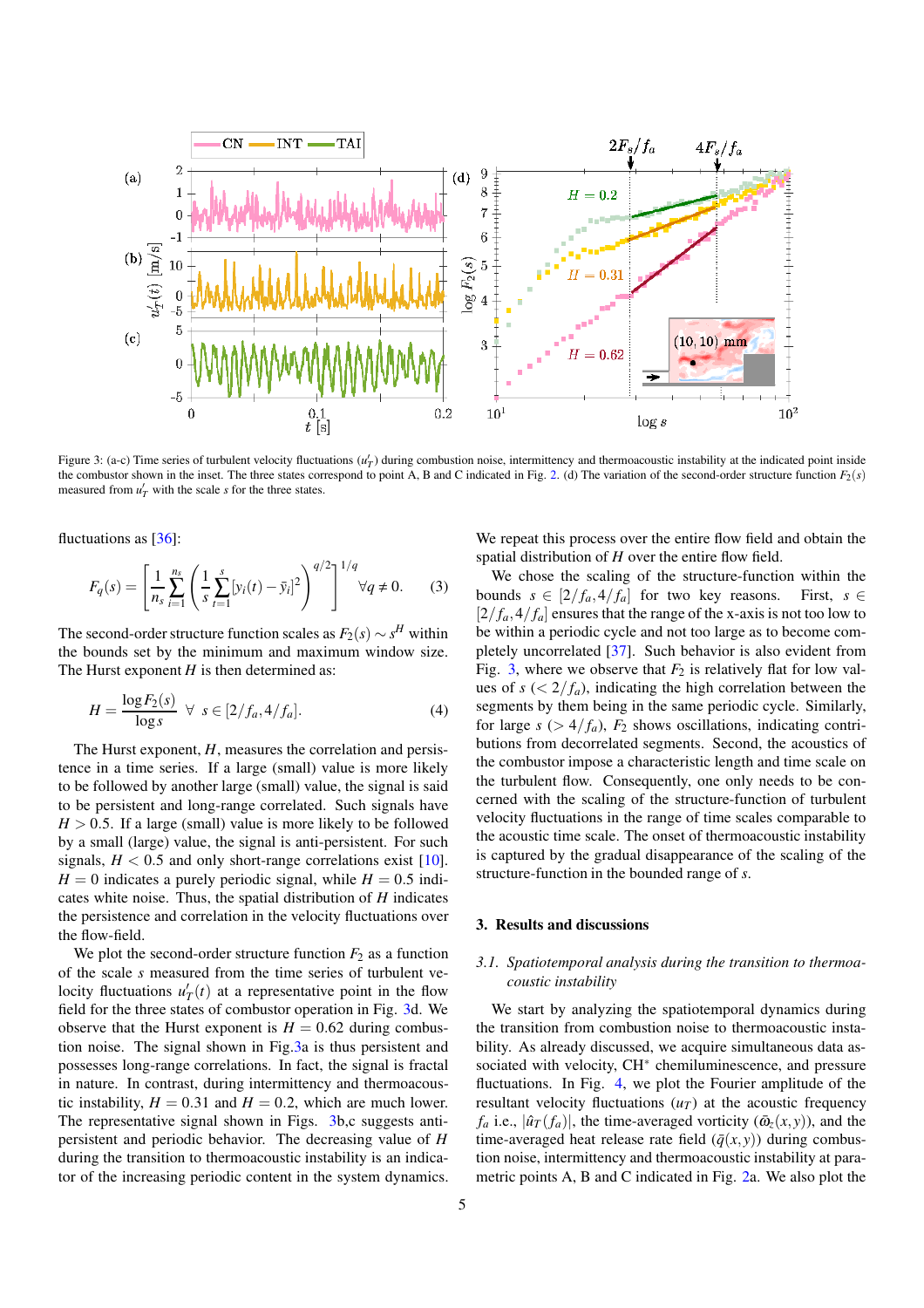

Figure 4: Comparison of the Fourier amplitude of turbulent velocity fluctuations  $|\hat{u}_T(f_a)|$  (m/s), time-averaged vorticity  $\bar{\omega}_z (\times 10^3, s^{-1})$ , time-averaged heat release field  $\bar{q}$  (a.u.) and time-average Rayleigh index  $\overline{RI}$  (a.u.) during the states of (a-d) combustion noise, (e-h) intermittency and (i-l) thermoacoustic instability. The flow conditions are indicated in Fig. 2. The span of the ordinate and abcissa are indicated in Fig. 1b. The gray region indicates the position of the bluff-body.

Rayleigh index, which is defined as:

$$
\overline{RI}(x, y) = \frac{1}{NT} \int_0^{NT} p'(t) \dot{q}'(x, y, t) dt.
$$
 (5)

Here,  $N(= 686)$  denotes the total number of cycles, and  $T(=$  $1/f_a$ ) denotes the time-period of oscillations. The spatial distribution of the Rayleigh index quantifies the strength of acoustic power sources and sinks depending upon positive or negative feedback between pressure and heat release rate oscillations, respectively.

During the state of combustion noise at  $\phi = 0.86$  and  $v_a =$ 8.1 m/s, flow fluctuations show broadband characteristics. The Fourier transformed amplitude  $|\hat{u}_T(f)|$  at the acoustic mode  $f = f_a$  is very low (Fig. 4a). Notice that the scale only extends until 0.1 m/s, which is very low. The time-averaged vorticity field shown in Fig. 4b indicates that the vortices evolve only along the shear layer (SL). The transverse span of vorticity contour indicates that the size of vortices is very small. We also notice the absence of the outer recirculation zone (ORZ). The time-averaged heat release rate field also shows very low values (Fig. 4c). Likewise, the Rayleigh index shows very low values throughout the combustor (Fig. 4d).

During the state of intermittency at  $\phi = 0.66$  and  $v_a = 11.1$ m/s,  $|\hat{u}_T(f_a)|$  shows higher values above the shear layer as compared to the state of combustion noise due to intermittent periodic oscillations of turbulent velocity induced by intermittent acoustic pressure oscillations (fig. 4e). During epochs of periodic oscillations, larger vortices are shed, leading to the flow recirculating at the dump plane. This can be seen from the rather large distribution of  $\bar{\omega}_z$  in Fig. 4f. The maximum of  $\bar{\omega}_z$  along the shear layer indicates that most of the vortices are shed along the shear layer but only recirculate intermittently. The timeaveraged heat release rate field (Fig. 4g) and Rayleigh index (Fig. 4b) also show higher values when compared with that during combustion noise.

There is a significant change in the spatiotemporal behaviour during the state of thermoacoustic instability at  $\phi = 0.63$  and  $v_a = 12.3$  m/s (Figs. 4i-1). Thermoacoustic instability in bluffbody stabilized combustors is associated with the phenomenon of vortex-acoustic lock-on wherein the frequency of vortex shedding matches the acoustic frequency  $f_h = f_a$  (as shown in Fig. 2b) and is central to the establishment of the thermoacoustic feedback in the combustor [14, 30–32]. Accordingly, we observe a clearly defined region with a very high value of  $|\hat{u}_T(f_a)|$ (Fig. 4i). The periodically shed vortices from the dump plane and the tip of the bluff-body develop into large coherent structures which recirculate into the outer recirculation zone (ORZ) and can be observed from the high value of  $\bar{\omega}_z$  (Fig. 4j).

The large coherent structures carrying unburnt reactants impinge on the bluff-body and the combustor walls and lead to intense heat release. The time-averaged heat release rate field in Fig. 4k shows maxima in the HRR fluctuations downstream of the bluff-body. To better understand the HRR dynamics, we show the phase-averaged value of HRR from the mean-subtracted chemiluminescence images at  $0^\circ, 90^\circ, 180^\circ$ , and 270◦ of the acoustic cycle in Fig. 5. The phase-averaged HRR field is indicative of the evolution of the flame structure at different points of the acoustic cycle. In the phase-averaged CH<sup>∗</sup> field, we observe very intense fluctuations in the heat release rate above the bluff-body. The fluctuations intensify from moderate to high positive/negative values as one moves closer to maxima ( $90^\circ$ ) and minima ( $270^\circ$ ) of the pressure fluctuations. At pressure maxima (90°), we observe large positive heat release rate fluctuations occupying considerable space above the bluff-body. During pressure minima (270°), negative fluctuations dominate the field. This behavior is consistent with the Rayleigh criteria, where large positive fluctuations in the HRR field appear at pressure maxima and vice versa. The relation between pressure and HRR fluctuations is better understood from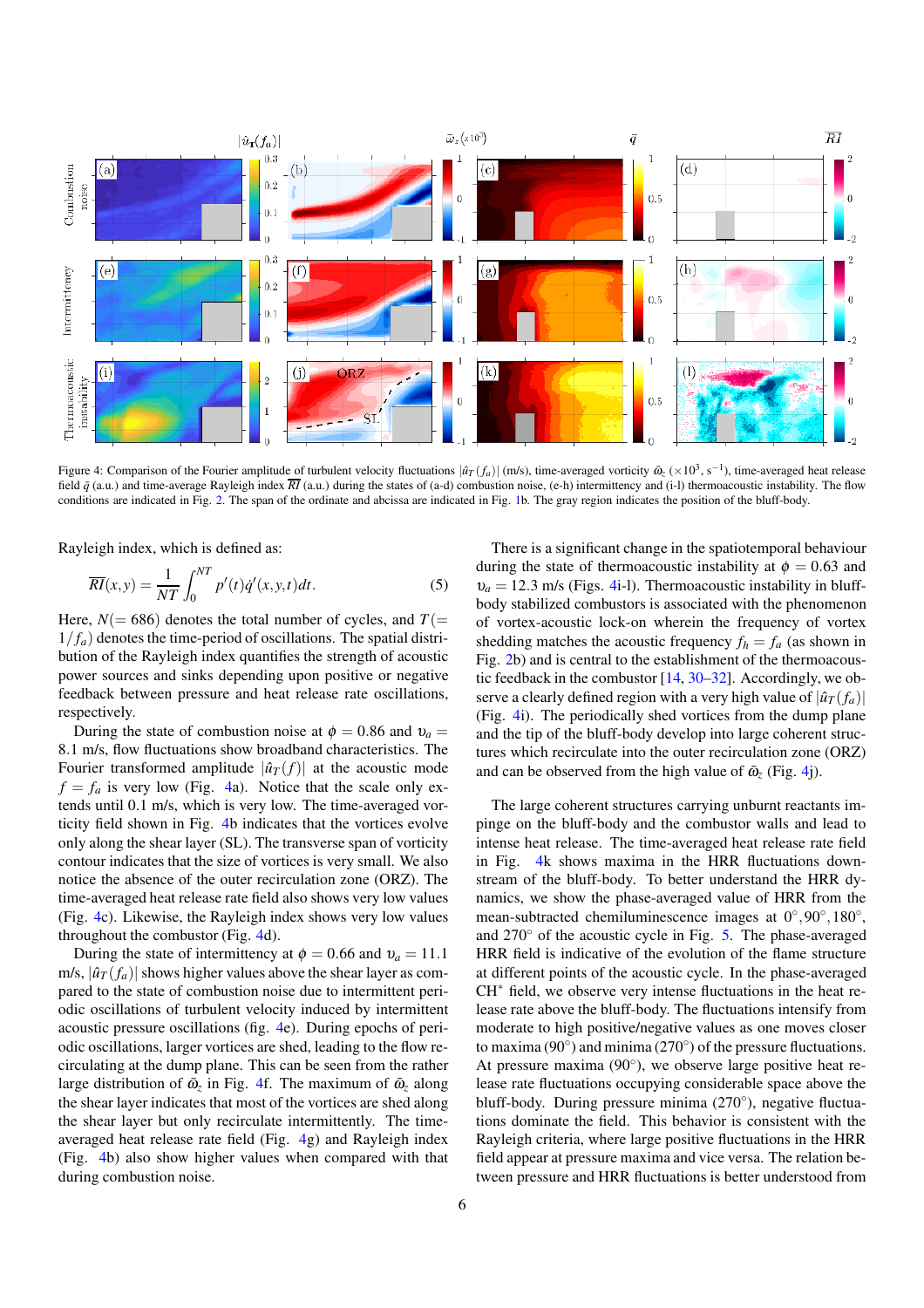

Figure 5: Phase-averaged heat release rate field at the indicated phases of the acoustic cycle during the state of thermoacoustic instability. The gray mask indicates the position of the bluff-body.

the plot of the local Rayleigh index in Fig. 4l. We observe very high and positive values of the local Rayleigh index in the region above the bluff-body. These are the primary acoustic power sources responsible for thermoacoustic instability in the system.

As we mention earlier, precursor based methods are great for predicting impending thermoacoustic instability. However, such methods do not provide any information required for implementing passive control measures. Passive control requires knowledge about the relative importance of different regions in the flow field. Based on the considerations made above, we find different regions of interest from different measures. For instance, the region between the dump plane and the bluff-body appears significant based on the large amplitude of  $|\hat{u}_T(f_a)|$  during thermoacoustic instability (Fig. 4i). Similarly, the maxima in  $\bar{\omega}_z$  during thermoacoustic instability (Fig. 4j) emphasizes the importance of the outer recirculation zone. Likewise,  $\bar{q}(x, y)$  points towards the region after the bluff-body (Fig. 4k), while phase-averaged heat release field (Fig. 5) and Rayleigh index (Fig. 4l) highlights the importance of the region above the bluff-body. We test the efficacy of passive control when these "critical" regions are selectively targeted with secondary air injection. Finally, as with the precursor, we would like to determine whether it is possible to predict such critical regions inside the combustor during the state of intermittency itself.

#### *3.2. Passive control of thermoacoustic instability*

We now attempt passive control of thermoacoustic instability using secondary air injection from various ports mounted on the combustor side-walls (see Fig. 1b). Secondary air injected through these ports target various regions identified through the physical measures considered in the previous section.

Figure 6a shows the amplitude of pressure oscillations ( $p'_{rms}$ ) as a function of the ratio of momentum of the injected air to that of the primary air,  $(v_{inj}/v_a)^2$  (bottom axis) and the ratio of mass flow rate,  $\dot{m}_{inj}/\dot{m}_a$  (top axis). The plot essentially depicts the effectiveness of targeting various regions of the flow-field in getting suppression. We notice that targeting the region between the dump plane and bluff-body through either port P1 or combined injection through P2 & P3 leads to a significant decrease in  $p'_{rms}$ . There is a decrease from 1.75 kPa to 0.22 kPa, which amounts to 87.4% reduction in the amplitude of limit cycle oscillations. During the state of control, the amplitude levels are similar to those observed during the state of combustion noise and low-amplitude intermittency. Individually injecting from P2 and P3 does not lead to any reduction. Further, targeting the region above the bluff-body through port P4 or the



Figure 6: Illustration of control of thermoacoustic instability through secondary air injection targeting different regions of the combustor. (a) Amplitude of pressure fluctuations,  $p'_{rms}$ , as functions of the momentum ratio,  $(v_{inj}/v_a)^2$ , and mass flow ratio,  $\frac{m_{inj}}{m_a}$ . Representative (b) time series and (c) sound pressure level (SPL) observed during thermoacoustic instability, point I in (a), and subsequent control, point II in (a). Subfigure (a) adapted from [29] with permission.

region after the bluff-body through port P5 does not lead to any reduction in  $p'_{rms}$ , and in fact, lead to an increase in the amplitude of limit cycle oscillations.

We also plot the time series and the sound pressure level (SPL) in Figs. 6b  $\&$  6c at representative points I and II indicated in Fig. 6a . We observe a shift in the dynamics from the thermoacoustic limit cycle at point I to fluctuations resembling the state of intermittency during suppression at point II. The maximum amplitude during suppression is of the order of 100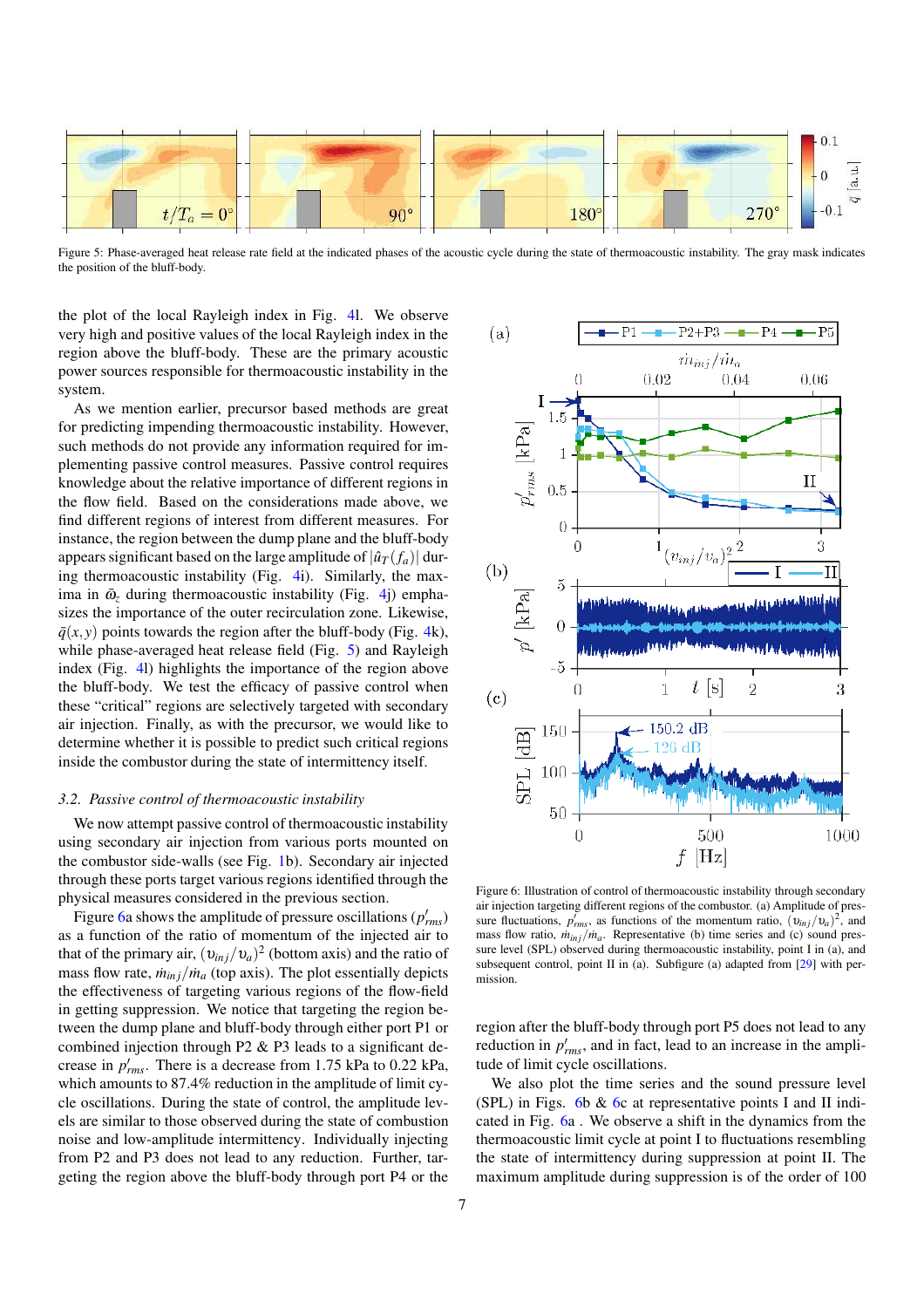

Figure 7: (a) Amplitude of velocity fluctuations  $|\hat{u}_T(f_a)|$ , (b) time-averaged vorticity  $\bar{\omega}_z$ , (c) time-averaged HRR  $\bar{q}$  and (d) Rayligh index  $\overline{RI}$  during suppression corresponding to point B in Fig. 6a.

Pa. We further observe a 24.2 dB drop in the sound pressure level from 150.2 dB during thermoacoustic instability to 126 dB after suppression (Fig. 6c).

The above exercise shows us the relative importance of different regions of the flow field as far as passive control is concerned. The region between the dump plane and bluff-body, as identified by the amplitude of turbulent velocity fluctuations  $|\hat{u}_T(f_a)|$  in Fig. 4i, is "critical" to the spatiotemporal dynamics of thermoacoustic instability. Thus, targeting the critical region through P1 and P2+P3 leads to effective control. Other regions such as the top of the bluff-body or region downstream of the bluff-body identified respectively from the Rayleigh index (Fig. 4l) and averaged HRR (Fig. 4k) are not as crucial and, hence, cannot be used for optimizing the location of secondary injection. This is in direct contrast to Tachibana et al. [26], who observed the most significant control when secondary micro-jet of air targeted the region of the largest Rayleigh index in their swirl-stabilized combustor. We surmise that the Rayleigh index identifies the region of the most significant acoustic driving; however, it does not always identify the region most sensitive to control. Thus, we cannot always use the local Rayleigh index or average HRR for determining the critical region.

Next, we analyze the effect of secondary air injection on different measures. Figure 7 depicts the spatial dynamics associated with the state of suppression (point II indicated in Fig. 6a). We notice many differences from the dynamics during thermoacoustic instability. The maxima of  $|\hat{u}_T(f_a)|$  is much lower during the state of control and moves from the region between the dump plane and the bluff-body (Fig. 4i) to the top of the bluffbody (Fig. 7a). The time-averaged vorticity field  $\bar{\omega}_z$  shows vortices concentrated along a small region along the shear layer, indicating the suppression of the large coherent structures formed during thermoacoustic instability (Fig. 4a). We further notice that the mean flame structure (Fig. 7c) is no longer as concentrated downstream of the bluff-body, as was the case during thermoacoustic instability (Figs. 4k). In fact, the HRR gets more distributed and extends far downstream. Accordingly, the Rayleigh index is very low value throughout the combustor, indicating the reduction in the strength of acoustic power sources inside the combustor due to secondary injection.

During the state of suppression, the pressure fluctuations show intermittent characteristics (Fig. 8a,b). We plot the instantaneous mean-subtracted HRR field  $\dot{q}'(x, y)$  at four points during the epoch of periodic oscillations in Figs. 8ci-iv and aperiodic oscillations in Fig. 8cv-viii. We can observe that the flame is anchored along the shear layer after the bluff-body and extends downstream. During periodic oscillations, the instantaneous HRR field shows no concentrated spots in the HRR field as were present during thermoacoustic instability (Fig. 5). The entire field is distributed with moderate levels of HRR fluctuations. During aperiodic oscillations, the HRR field is incoherent. Finally, the instantaneous HRR field does not show any visible correlation with pressure fluctuations either during periodic or aperiodic oscillations, leading to very low values of the Rayleigh index (Fig. 7d).

The suppression of thermoacoustic instability depends upon the underlying mechanism and the effect of micro-jet injection on it. In the present combustor, thermoacoustic instability develops when the reactive field mutually synchronizes with the acoustic field [31]. Vortices from the unstable shear layer are shed at the acoustic frequency and develop into large coherent structures in the region between the dump plane and the bluffbody [13, 30]. These large-scale vortices carry unburnt reactants, which upon collision with the bluff-body and the combustor walls, release large amounts of heat (Fig. 5). Consequently, the heat release rate and Rayleigh index are, thus, largest above and beyond the dump plane (Fig. 4k,l). However, the source of such a large heat release rate can still be traced back to the unstable shear layer developing at the dump plane [33].

Secondary injection from port P1 suppresses perturbations in the shear layer from amplifying, thereby hindering the formation of large coherent structures and, eventually, thermoacoustic instability. On the other hand, injection ports P2 and P3 are further downstream of the dump plane and at a larger distance from the shear layer than P1. Thus, injection from P2 and P3 alone are not enough to control the shear layer and require combined injection for control. On the other hand, injection ports P4 and P5 are much further downstream and cannot impede the unstable shear layer from developing into large coherent structures.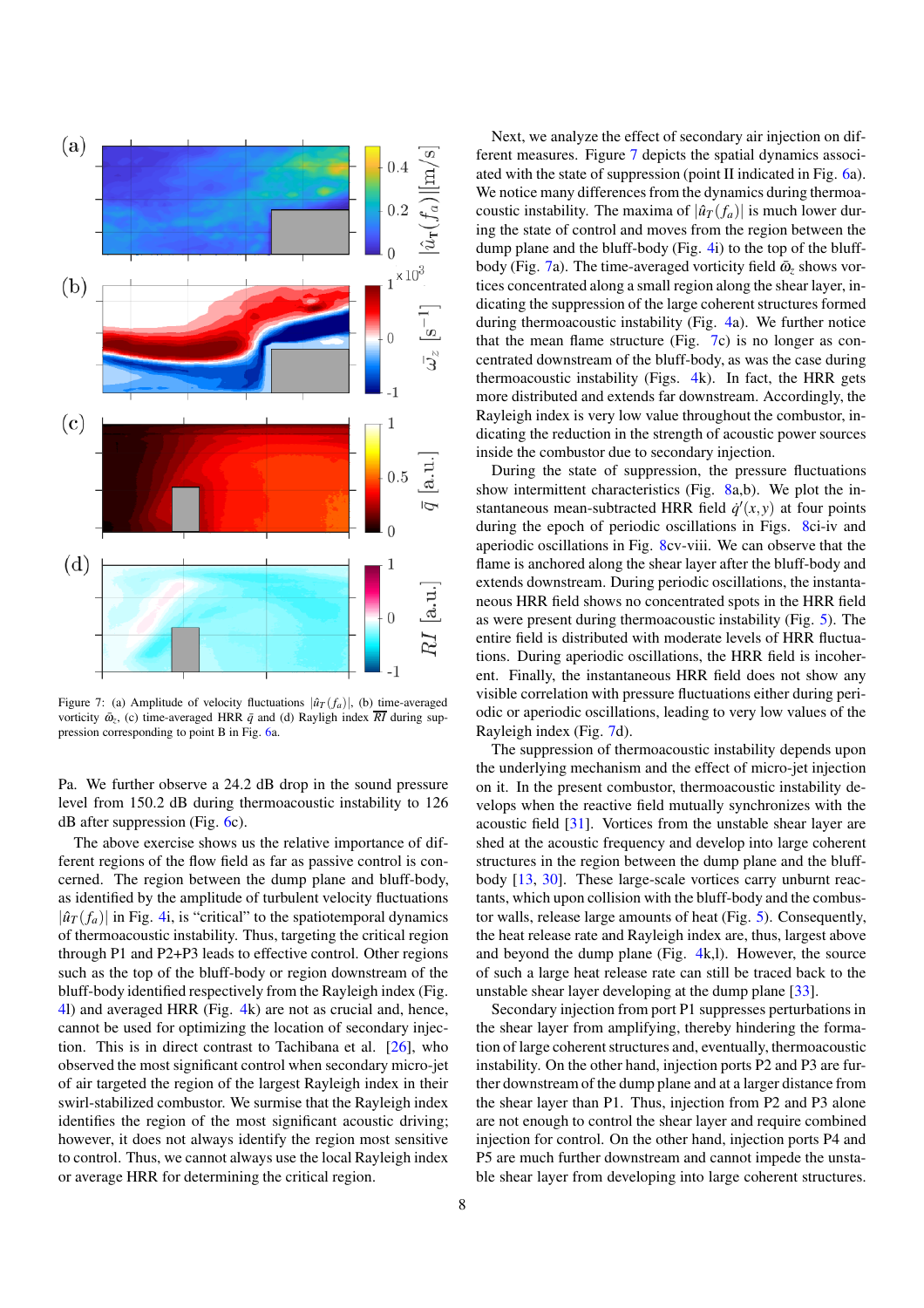

Figure 8: Heat release rate field during the state of suppression of thermoacoustic instability for point B indicated in Fig. 6a. (a) Intermittent acoustic pressure fluctuations during suppression and (b) an enlarged portion showing alternate cycles of periodic and aperiodic fluctuations. (c) Points i-iv correspond to  $\dot{q}'(x, y)$  at four points of the periodic cycle indicated in (b). Points v-viii correspond to  $\dot{q}'(x, y)$  at the indicated points during aperiodic oscillations as indicated in (b).

Thus, they are ineffective in attaining control.

#### *3.3. Optimized passive control using Hurst exponent*

We have established that effective passive control of thermoacoustic instability depends crucially on the region targeted using secondary air-injection. Determination of the critical region is non-trivial as different physical measures point to different regions. Of these, we observed that amplitude of turbulent velocity fluctuations  $|\hat{u}_T(x, y, f_a)|$  correctly identifies the critical region, targeting which led to the suppression of thermoacoustic instability. The critical region is also identified from networkbased measures, as shown in Krishnan et al. [28]. However, neither  $|\hat{u}_T(x, y, f_a)|$  nor the network-based measures in [28] are able to distinguish the critical region during the state of intermittency. We remedy this by implementing the spatiotemporal analysis using Hurst exponent calculated from the turbulent velocity fluctuations  $(u_T)$ , as discussed in §2.3.

During the state of combustion noise at  $\phi = 0.86 \& v_a = 8.1$ m/s, *H* values in the range [0.5,1.2] are distributed throughout the combustor (Fig. 9a). The regions with different *H* indicate the difference in the nature of the turbulent velocity fluctuations. The presence of values of  $H > 0.5$  indicates that the dynamics of velocity fluctuations are persistent, i.e., a large (small) value is more likely to be followed by another large (small) value. In fact, the velocity fluctuations in regions with  $0.5 < H < 1$  have fractal characteristics and possess long-range correlations typically associated with fully-developed turbulent flows [38]. Thus, the aperiodically shed small-scale vortices during combustion noise have persistent and fractal behavior.

Figure 9b shows the distribution of *H* during the state of intermittency at  $\phi = 0.66$  &  $v_a = 11.1$  m/s. We observe largeamplitude periodic bursts embedded randomly amidst the low

amplitude aperiodic fluctuations in the measured pressure signal. We notice that the *H* values in the range of  $[0.2, 0.7]$  are distributed across the flow field. Regions with  $H < 0.5$  indicate anti-persistent behavior in that large (small) values associated with velocity fluctuations are more likely to be followed by a small (large) fluctuation. For *H* close to 0 indicates antipersistent and periodic behavior. This indicates that the velocity field exhibits periodicity temporally. The region with *H* close to 0.2 indicates the region over which spatial coherence is maximum in the field.

During thermoacoustic instability at  $\phi = 0.63$  &  $v_a = 12.3$ m/s (Fig. 9c), we observe that the field has *H* values predominantly lesser than 0.5. We can observe that the *H* values in the region immediately after the dump plane is very low ( $H \approx 0.1$ ). Signals with *H* values near-zero imply the absence of scaling of the structure-function. In other words, the fluctuations are bounded. As a consequence, the signal displays a strong antipersistent behavior, characteristic of periodic signals. Thus, in the region with  $H < 0.3$ , the temporal dynamics of velocity fluctuations are nearly periodic, and much of the spatial region displays coherence.

We plot the histogram of *H* values observed during the three different states in Fig. 10. We can observe that the histogram shifts to lower *H* values during the transition from combustion noise to thermoacoustic instability. This shift clearly indicates that the dynamics of velocity fluctuations are predominantly periodic and anti-persistent during thermoacoustic instability. In contrast, during combustion noise, the dynamics show persistent behavior possessing long-range temporal correlations.

Figure 9d shows the distribution of *H* when control using secondary jets from injection port P1 is successfully implemented. The experimental condition corresponds to point II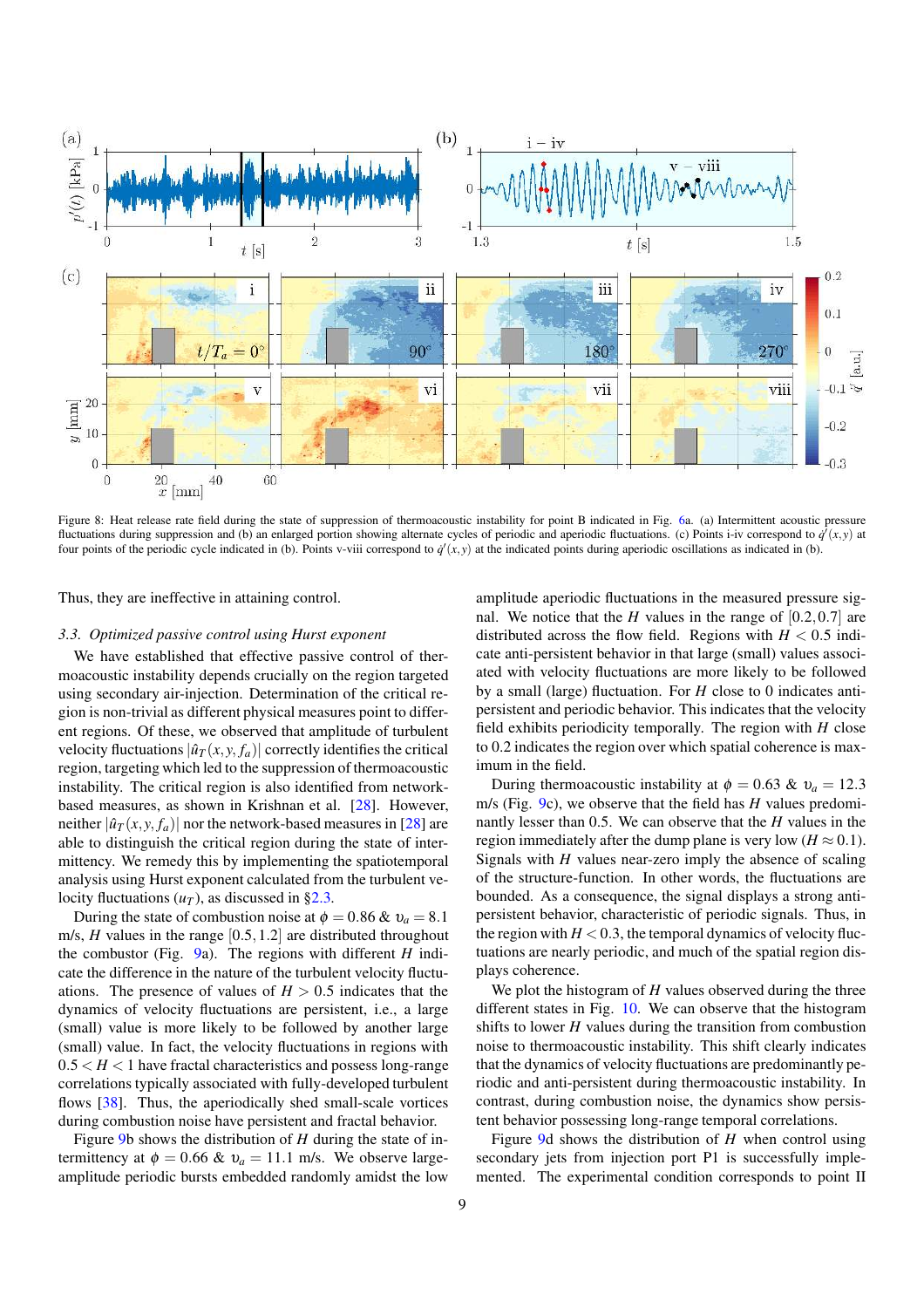

Figure 9: Field of Hurst exponent (*H*) calculated from the intensity of velocity fluctuations during (a) combustion noise, (b) intermittency and (c) thermoacoustic instability. The experimental conditions for (a-c) correspond to the points A, B and C in Fig. 2, and (d) corresponds to point II in Fig. 6.

in Fig. 6a. We observe that the expansive region with *H* close to 0 during the state of thermoacoustic instability, located between the backward-facing step and the bluff-body, is no longer present. In other words, secondary injection disrupted the region with coherence in spatiotemporal dynamics. The resultant flow field has a distribution of *H* values ranging from 0.5 to 1, which has persistent behavior similar to that observed during the state of combustion noise (Fig. 9a).

Thus, we see that the Hurst exponent correctly identifies the critical region in the flow field, as was also done by Fourier transformed velocity amplitude  $|\hat{u}_T(f_a)|$  (Fig. 4i). As noted earlier,  $|\hat{u}_T(f_a)|$  identified the critical region only during thermoacoustic instability. Similarly, network-based measures also identified the critical region during thermoacoustic instability [ $28$ ]. In contrast, we observe that *H* can capture the critical region even during the state of intermittency (Fig. 9b), which is something we do not observe from the field of  $|\hat{u}_T(f_a)|$  during



Figure 10: Histogram showing the distribution of the Hurst exponent (H) during the states of combustion noise (CN), intermittency (INT), and thermoacoustic instability (TAI).

the state of intermittency (Fig. 4e). Hence, it is possible to predict the critical region from the velocity field obtained during the state of intermittency. To the best of our knowledge, prediction of the critical region for targeted passive control during the states leading up to thermoacoustic instability has not been achieved until now. Thus, Hurst exponent proves to be a very robust measure in analyzing the temporal and spatiotemporal dynamics of thermoacoustic systems.

A literature review suggests that the intermediate state of intermittency is observed in almost all types of combustion systems [11, 39–43]. Such an intermittent state is also associated with corresponding intermittent states in the spatio-temporal dynamics, such as intermittent vortex shedding [13, 42] and chimera-like states where spatial patches of order develop amidst disorder [44]. Thus, the Hurst exponent can be used to analyze spatial data such as PIV and distinguish spatial regions displaying distinct dynamics. For our purpose, the Hurst exponent was able to predict the critical region where the dynamics are periodic and most sensitive to passive control. We thus believe that the present methodology is generalizable to arbitrary combustor geometries and other intermittent states observed in the combustion dynamics literature.

## 4. Conclusions

In the present study, we develop a smart passive control strategy for combating thermoacoustic instability in a bluff-body stabilized turbulent combustor. We analyze the transition from combustion noise to thermoacoustic instability through the state of intermittency. We use several measures, such as the Fourier amplitude of turbulent velocity fluctuations, time-averaged vorticity, averaged heat release rate (HRR), and Rayleigh index to quantify the spatiotemporal dynamics of the combustor. We optimize the secondary air injection location based on the location of the maxima of these physical measures. We find that secondary injection targeting the region of maxima in the amplitude of turbulent velocity fluctuations leads to the highest suppression. We observe a 20 dB drop in the sound pressure level.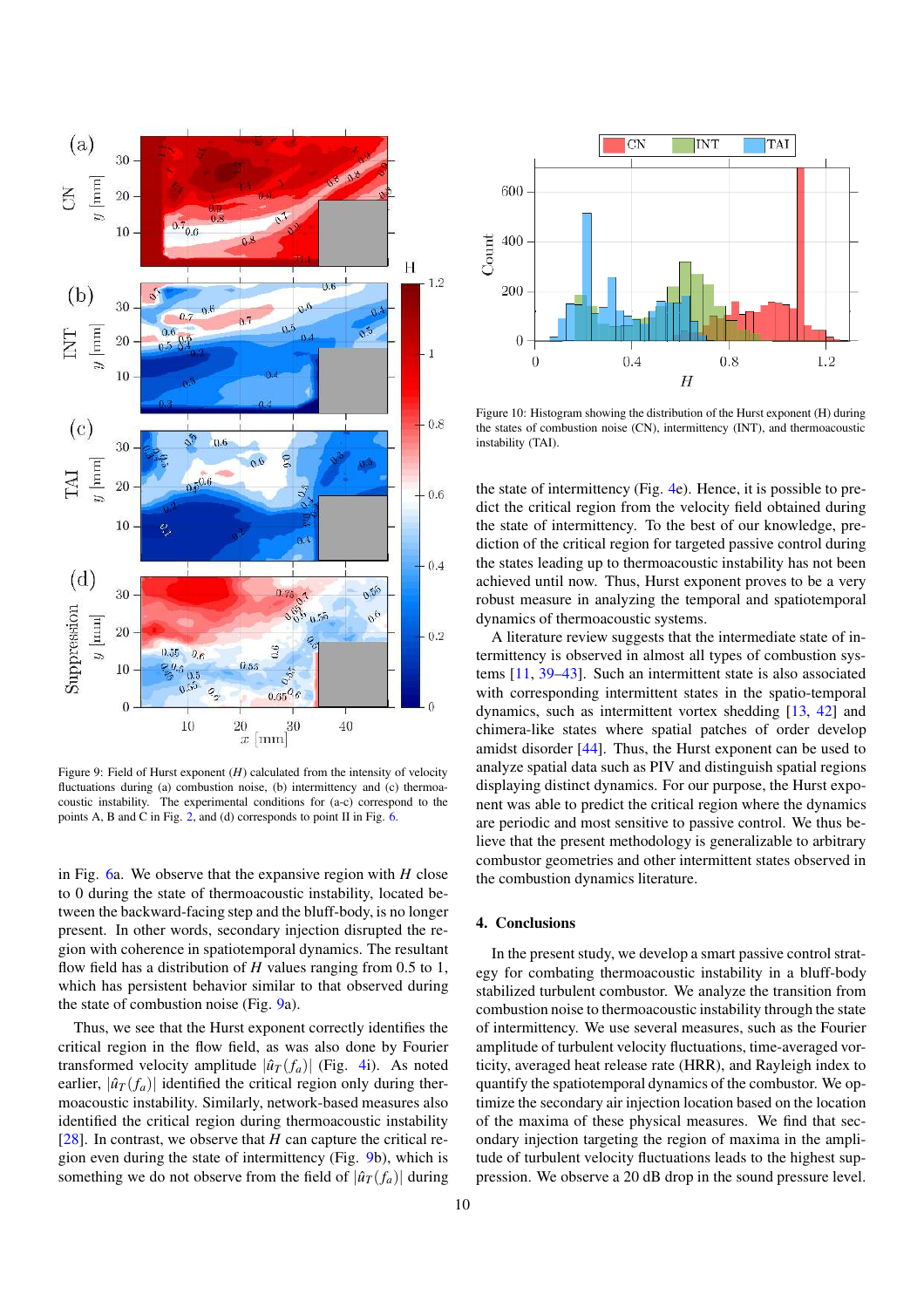More importantly, we found that targeting local regions identified from maxima in the Rayleigh index and averaged HRR did not lead to any significant suppression compared to the past study. The Rayleigh index identifies the most significant acoustic power sources; however, it does not identify the most suitable region for control.

It has been found that the Hurst exponent is a much more robust measure than the velocity amplitude for predicting thermoacoustic instability  $[11]$ . We extend this into the spatiotemporal domain to combine the predictive abilities of Hurst exponent with the idea of optimizing the location of secondary air injection. Using the spatial distribution of the Hurst exponent during the state of thermoacoustic instability, we are able to correctly identify the critical region recognized by the amplitude of turbulent velocity fluctuations, thus validating our approach. We then find that the spatial distribution of Hurst exponent can predict the critical region during the state of intermittency, in contrast to the other physical measures. The capability of the Hurst exponent in predicting the critical region during the state of intermittency constitutes the most important finding of our study.

In closing, we note that the present methodology has the potential for broad application in combustors. First, it can be used to determine critical regions most suited for aiming control strategies without infringing upon the stability of the flame. Second, the distribution of Hurst exponent can be used to predict critical region if the flow-field is known during the states before full-blown thermoacoustic instability. Thus, for already commissioned combustors, critical regions can be obtained from LES simulations and used to determine the right combination of secondary air-injection ports for efficient control of thermoacoustic instability. Such control can expand the operational regime of combustors leading to reduced costs and energy saving in gas turbine combustors. Finally, we believe that the present methodology can be extended to any turbulent combustion systems displaying intermittent states.

#### Acknowledgments

This work is funded by Siemens Corporate Technology, India. We thank Mr. V. Hande, Dr. Renith Richardson, and Dr. Ram Satish Kaluri for their continued support. We thank Mr. Nitin Babu George (PIK, Germany), Ms. K. V. Reeja, Mr. Midhun Raghunathan, Mr. S. Thilagaraj, and Mr. Anand Aravi for their help in conducting the experiments. V. N. and C. P. would like to thank IRCC, IIT Bombay (Grant No. 16IRCCSG006) for funding the study.

#### **References**

- [1] T. C. Lieuwen, V. Yang, Combustion instabilities in gas turbine engines(operational experience, fundamental mechanisms and modeling), Progress in Astronautics and Aeronautics (2005).
- [2] T. Lieuwen, Modeling premixed combustion-acoustic wave interactions: A review, J. Prop. Power 19 (5) (2003) 765–781.
- [3] M. P. Juniper, R. I. Sujith, Sensitivity and nonlinearity of thermoacoustic oscillations, Annu. Rev. Fluid Mech. 50 (2018) 661–689.
- [4] T. Schuller, T. Poinsot, S. Candel, Dynamics and control of premixed combustion systems based on flame transfer and describing functions, J. Fluid Mech. 894 (2020).
- [5] W. Polifke, Modeling and analysis of premixed flame dynamics by means of distributed time delays, Prog. Energy Combust. Sci. 79 (2020) 100845.
- [6] L. Magri, Adjoint methods as design tools in thermoacoustics, Appl. Mech. Rev. 71 (2) (2019).
- [7] R. Sujith, V. R. Unni, Complex system approach to investigate and mitigate thermoacoustic instability in turbulent combustors, Phys. Fluids 32 (6) (2020) 061401.
- [8] S. Candel, D. Durox, S. Ducruix, A.-L. Birbaud, N. Noiray, T. Schuller, Flame dynamics and combustion noise: progress and challenges, Int. J. Aeroacoust. 8 (1) (2009) 1–56.
- [9] M. Murugesan, R. Sujith, Combustion noise is scale-free: transition from scale-free to order at the onset of thermoacoustic instability, J. Fluid Mech. 772 (2015) 225–245.
- [10] V. Nair, R. Sujith, Multifractality in combustion noise: predicting an impending combustion instability, J. Fluid Mech. 747 (2014) 635–655.
- [11] V. Nair, G. Thampi, R. Sujith, Intermittency route to thermoacoustic instability in turbulent combustors, J. Fluid Mech. 756 (2014) 470–487.
- [12] V. R. Unni, R. Sujith, Multifractal characteristics of combustor dynamics close to lean blowout, J. Fluid Mech. 784 (2015) 30–50.
- [13] N. B. George, V. R. Unni, M. Raghunathan, R. Sujith, Pattern formation during transition from combustion noise to thermoacoustic instability via intermittency, J. Fluid Mech. 849 (2018) 615–644.
- [14] T. J. Poinsot, A. C. Trouve, D. P. Veynante, S. M. Candel, E. J. Esposito, Vortex-driven acoustically coupled combustion instabilities, J. Fluid Mech. 177 (1987) 265–292.
- [15] M. Raghunathan, N. B. George, V. R. Unni, P. Midhun, K. Reeja, R. Sujith, Multifractal analysis of flame dynamics during transition to thermoacoustic instability in a turbulent combustor, J Fluid Mech. 888 (2020) A14.
- [16] D. Zhao, X. Li, A review of acoustic dampers applied to combustion chambers in aerospace industry, Prog. Aerospace Sci. 74 (2015) 114–130.
- [17] D. Zhao, Z. Lu, H. Zhao, X. Li, B. Wang, P. Liu, A review of active control approaches in stabilizing combustion systems in aerospace industry, Prog. Aerospace Sci. 97 (2018) 35–60.
- [18] P. Langhorne, A. Dowling, N. Hooper, Practical active control system for combustion oscillations, J. Prop. Power 6 (3) (1990) 324–333.
- [19] K. McManus, U. Vandsburger, C. Bowman, Combustor performance enhancement through direct shear layer excitation, Combust. Flame 82 (1) (1990) 75–92.
- [20] J. H. Uhm, S. Acharya, Low-bandwidth open-loop control of combustion instability, Combust. Flame 142 (4) (2005) 348–363.
- [21] J. Hathout, M. Fleifil, A. Annaswamy, A. F. Ghoniem, Combustion instability active control using periodic fuel injection, J. Prop. Power 18 (2) (2002) 390–399.
- [22] A. F. Ghoniem, A. Annaswamy, S. Park, Z. C. Sobhani, Stability and emissions control using air injection and h2 addition in premixed combustion, Proc. Combust. Inst. 30 (2) (2005) 1765–1773.
- [23] M. Altay, R. Speth, D. Snarheim, D. Hudgins, A. Ghoniem, A. Annaswamy, Impact on microjet actuation on stability of a backward-facing step combustor, in: 45th AIAA Aerospace Sciences Meeting and Exhibit, 2007, p. 563.
- [24] H. M. Altay, D. E. Hudgins, R. L. Speth, A. M. Annaswamy, A. F. Ghoniem, Mitigation of thermoacoustic instability utilizing steady air injection near the flame anchoring zone, Combust. Flame 157 (4) (2010) 686–700.
- [25] G. Oztarlik, L. Selle, T. Poinsot, T. Schuller, Suppression of instabilities of swirled premixed flames with minimal secondary hydrogen injection, Combust. Flame 214 (2020) 266–276.
- [26] S. Tachibana, L. Zimmer, Y. Kurosawa, K. Suzuki, Active control of combustion oscillations in a lean premixed combustor by secondary fuel injection coupling with chemiluminescence imaging technique, Proc. Combust. Inst. 31 (2) (2007) 3225–3233.
- [27] V. R. Unni, A. Krishnan, R. Manikandan, N. B. George, R. Sujith, N. Marwan, J. Kurths, On the emergence of critical regions at the onset of thermoacoustic instability in a turbulent combustor, Chaos 28 (6) (2018) 063125.
- [28] A. Krishnan, R. Manikandan, P. Midhun, K. Reeja, V. Unni, R. Sujith, N. Marwan, J. Kurths, Mitigation of oscillatory instability in turbulent